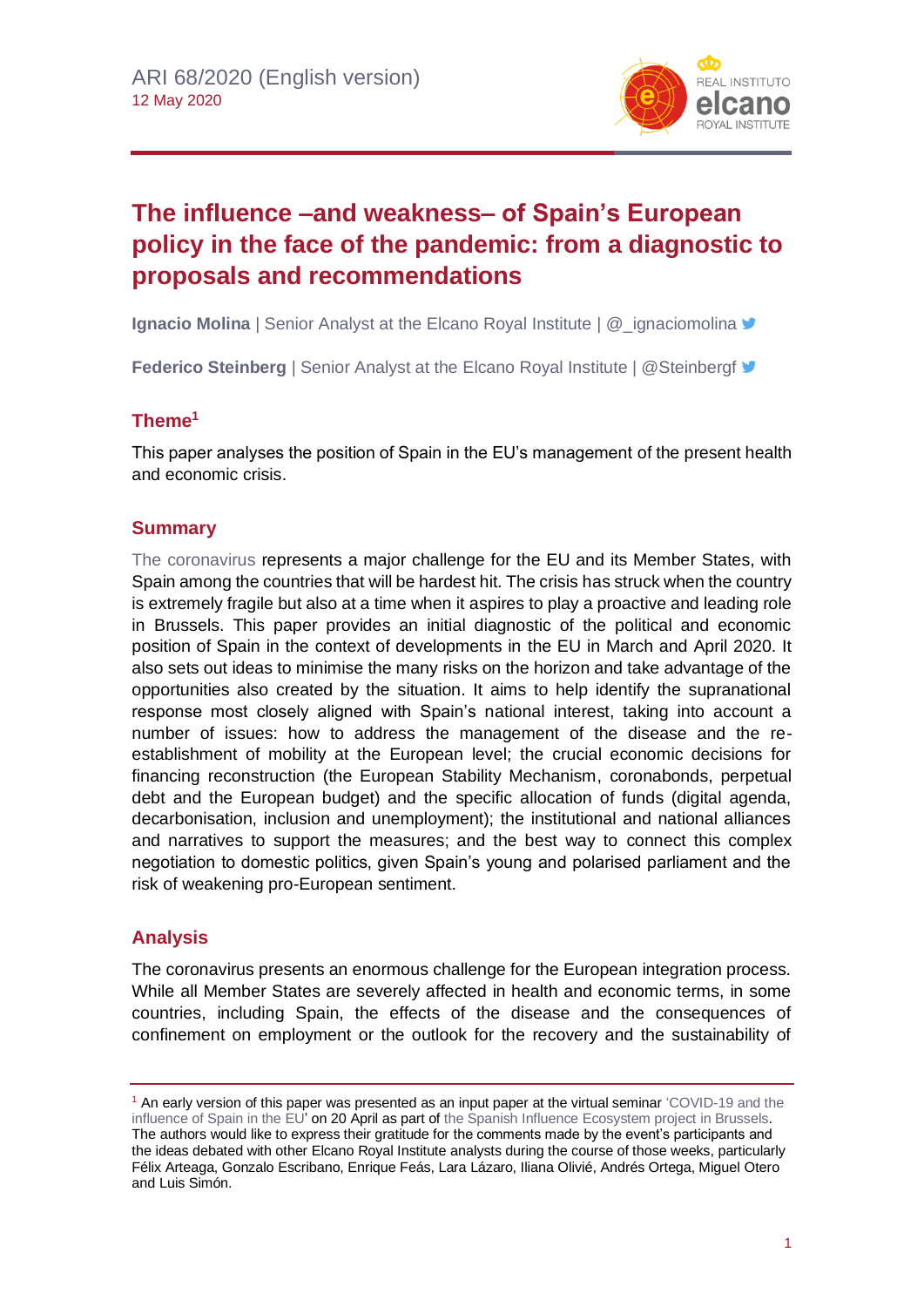public finances are particularly severe. In light of the many risks, it is crucial to develop a negotiating strategy that takes these dangers into account, identifies pragmatic objectives and lives up to expectations of [a constructive relationship between Spain and](http://www.realinstitutoelcano.org/wps/portal/rielcano_es/contenido?WCM_GLOBAL_CONTEXT=/elcano/elcano_es/zonas_es/comentario-steinberg-division-del-trabajo-entre-espana-y-ue-en-respuesta-economica-al-covid-19)  [the EU,](http://www.realinstitutoelcano.org/wps/portal/rielcano_es/contenido?WCM_GLOBAL_CONTEXT=/elcano/elcano_es/zonas_es/comentario-steinberg-division-del-trabajo-entre-espana-y-ue-en-respuesta-economica-al-covid-19) both internally and at the European level.

#### A symmetric shock with asymmetric consequences

National health systems in almost all Member States, particularly in countries like Italy, Spain, France and the Benelux states, were unprepared for a pandemic of this scale. Hospitals have been placed under strain, there have been problems with medical supplies (largely outsourced to China), the lack of own technology has been thrown into sharp relief and we have seen instances where alert and crisis-management systems have failed. In these challenging circumstances, the EU's role, which, in the area of health, is limited to providing support, has been marred by its slowness to react and lack of coordination, [above all at the start of the crisis.](https://blog.realinstitutoelcano.org/covid-19-la-union-europea-se-juega-su-credibilidad/) Furthermore, the individual management of confinement or restrictions on mobility by Member States (applied by practically all countries) has affected the Schengen area, one of the most iconic aspects of European integration.

The economic challenge, this time an area in which the EU institutions have competence (the eurozone, the single market and the policy agenda until at least 2024), is equally daunting. In terms of Spain, while the country has shown some weakness in the area of health (due to the extremely high numbers of cases and deaths in both absolute and relative terms), its position is especially delicate as regards the impending recession. There are a number of reasons for this, including the role of tourism in the country's economy, the high level of unemployment and lack of permanent jobs in the run-up to the crisis (which suggests a severe social impact), and the country's high level of debt, which creates an obstacle to providing stimulus and makes European financial support vital.

The political consequences of this set of circumstances are also significant. The EU's role in managing the health and economic dimensions of the crisis has been politicised in Spain, an aspect that is both positive, since it can be seen as a sign of maturity, and negative, since it shows the ever-fragile legitimacy of the integration process. The risk of reputational harm is a two-way street, threatening the image of the EU in certain countries (such as Italy and Spain) and these countries in the EU, should the idea that the pandemic has been particularly poorly managed or that the unsustainable fiscal policy in recent years has left countries limited room for manoeuvre take root. Yet the prevailing rhetoric is now more balanced than in 2010 and the reputations of countries such as the Netherlands, which runs the risk of being perceived as being recalcitrant in its response, is also now at stake. All this means that Spain is not on solid ground, given the distrust between creditor and debtor Member States. There is a further element of tension, since the crisis has a significant and direct impact on Italy, a founding State of the EU, its third-largest economy and whose public is wearying of the pro-EU consensus that has lasted since the 1990s.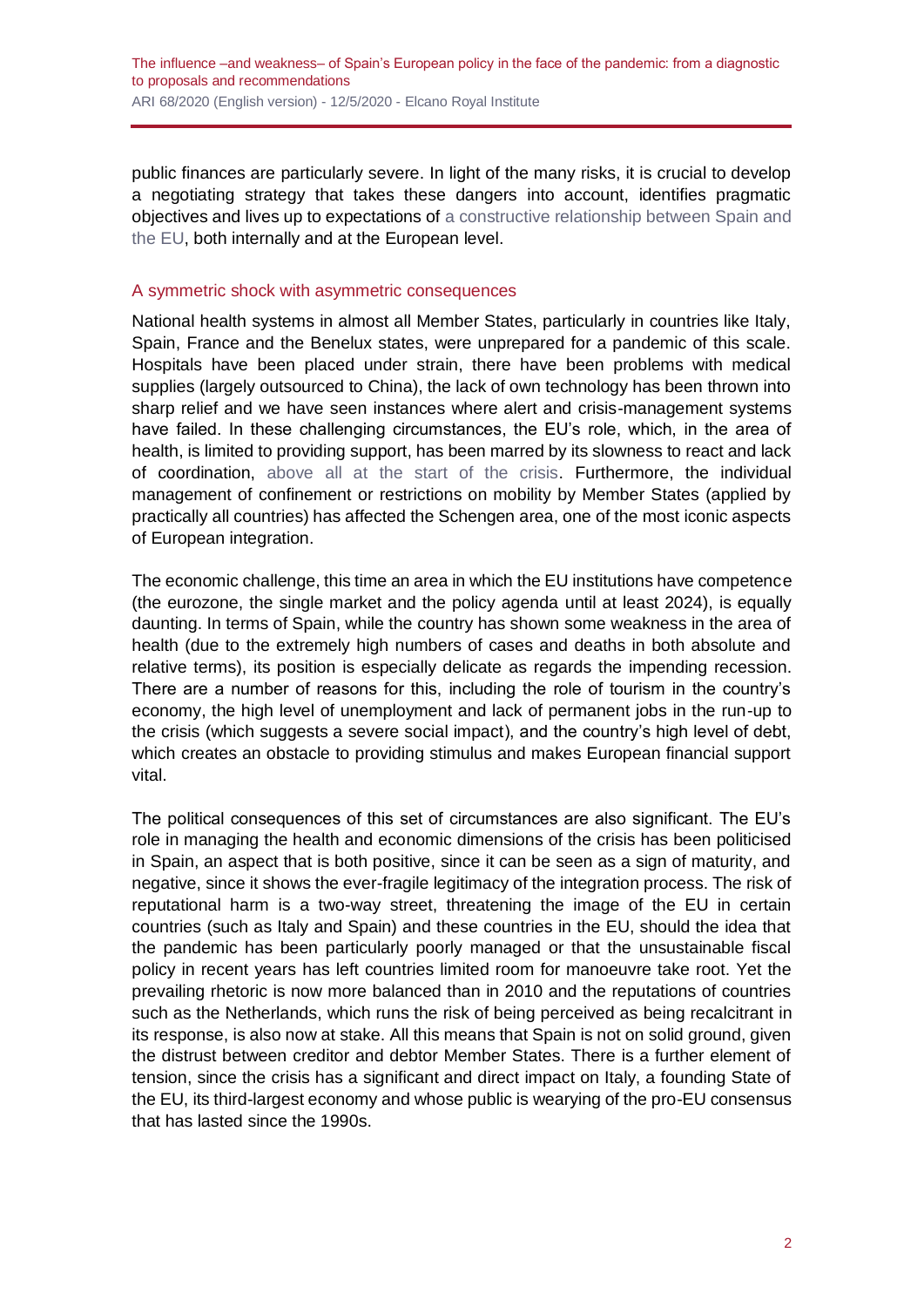#### Spanish interests in the area of health and mobility

As noted above, largely as a result of its powers, the EU has not played a significant role in the management of the pandemic itself. The Commission's response was initially limited to pushing back against harmful national decisions to restrict exports of medical supplies between Member States, minimising the effect of restrictions of the free movement of people on the free movement of goods as much as possible and promoting research initiatives for a vaccine and cure for the disease. Nonetheless, the added value of a common response in terms of supplies (joint procurement of medical material in what is now a highly competitive market in which buyers' economies of scale are important), the storage of stock and even production (facilitating standards to allow the repurposing of industrial production lines in Europe) has become clear.

Going forward, Spain must ensure the EU learns from this episode and is willing to apply the lessons in time for a second wave of COVID-19 in the autumn or to other pandemics in the future. This includes strengthening information systems and support for national health responses, building up strategic reserves of medical equipment, promoting the repatriation of some industries in this area on European soil and ensuring a more coherent reaction in the areas of security and the movement of people and goods. In the short term, however, it will be important to coordinate the exit strategies of the 27 Member States, even if this does not occur simultaneously. The existence of a European system of standardised certifications (immunity or, where applicable, a vaccine), which will make it possible to re-establish movement between countries for work or tourism, is essential to the Spanish model of production. The secure storage of sensitive data (for both the public and the authorities) and the associated requirement to develop EU digital apps and 'clouds' is another key aspect.

All these pan-European measures will have profound social and economic consequences for Spain in areas such as its national health system, science, innovation, industry and also the security system (eg, risks related to bioterrorism and critical infrastructure). The country must pay close attention to their design and remember that many EU decisions on industrial, scientific and technology policy in the wake of the crisis will have winners and losers (or, perhaps more accurately, some Member States will win more than others).

#### Spanish interests in the economic response

[The economic policies adopted by the EU](http://www.realinstitutoelcano.org/wps/portal/rielcano_es/contenido?WCM_GLOBAL_CONTEXT=/elcano/elcano_es/zonas_es/ari46-2020-feas-garciaandres-la-ue-ante-la-emergencia-y-dia-despues) will be important when it comes to reducing [the economic impact of the pandemic](http://www.realinstitutoelcano.org/wps/portal/rielcano_en/contenido?WCM_GLOBAL_CONTEXT=/elcano/elcano_in/zonas_in/ari35-2020-steinberg-coronavirus-economic-threat-political-response-and-implications) and taking advantage of the crisis as an opportunity to build a more integrated EU, with a more robust monetary union, which has always been among Spain's key priorities. After some initial delay, the EU has managed to provide a reasonably satisfactory response in terms of monetary policy and has begun to outline its fiscal response.

The ECB has committed to the [Pandemic Emergency Purchase Programme \(PEPP\),](https://www.ecb.europa.eu/home/search/html/pandemic_emergency_purchase_programme_pepp.en.html) which will see it buy as much public and corporate debt as necessary on the secondary market to prevent the recession evolving into a financial and debt crisis in countries with weaker fiscal positions due to higher risk premiums. It has even lifted the limits on the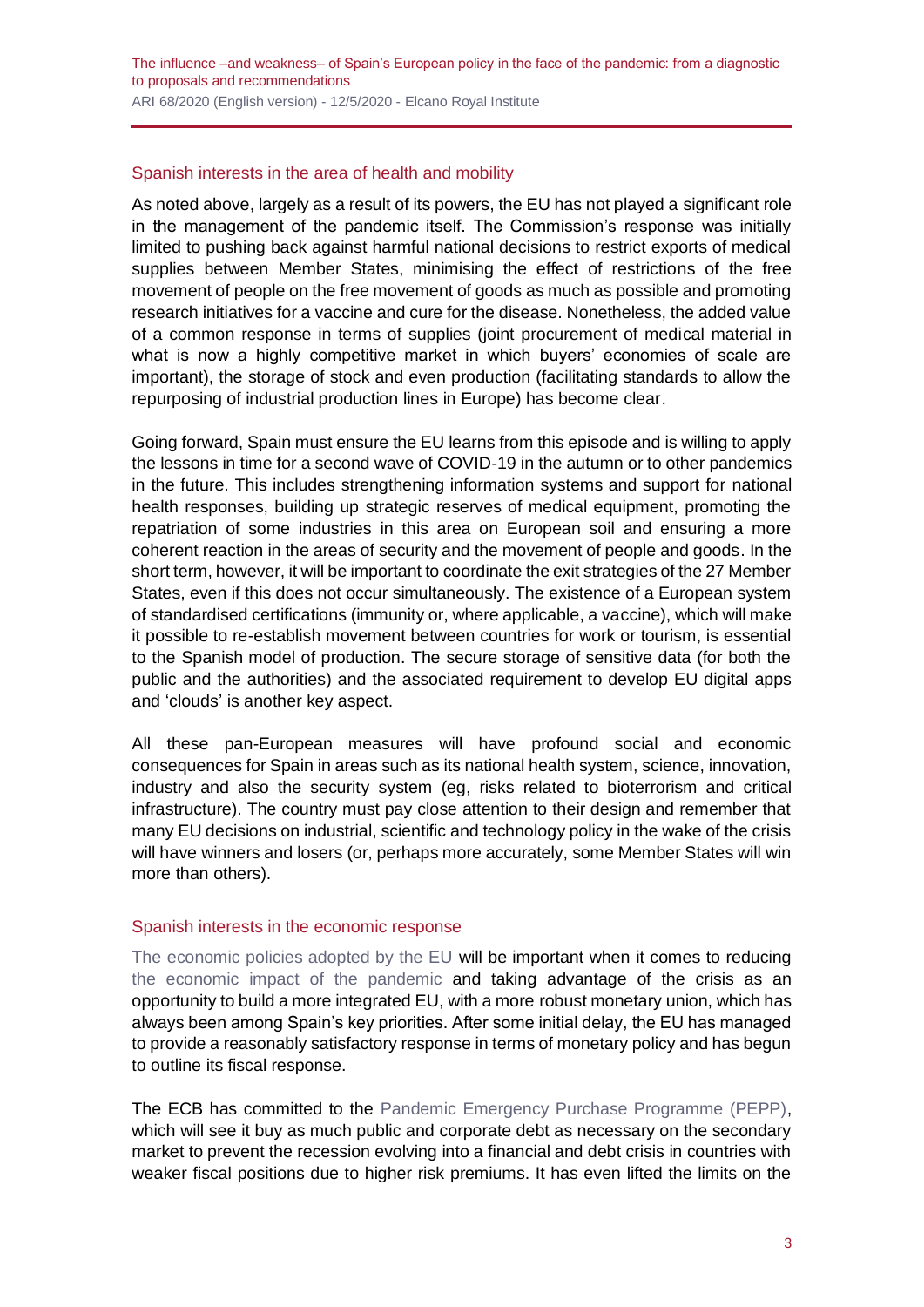percentages of debt of each country it can hold on its balance sheet and the types of collateral it accepts in its financial liquidity programmes. In facing this crisis, the fact that States explicitly have a lender of last resort and that it has taken just a week to decide on measures that took two years during the Euro crisis of 2010-12, is highly positive. Had this not been the case, it would have been necessary to reconsider the mandate of the ECB. Indeed, this may still be required if other countries embark on large-scale monetary financing (direct purchase of public debt by central banks on the primary or secondary markets) and the eurozone does not. There is also the risk that, if the situation persists, institutions such as Germany's Federal Constitutional Court, will challenge the legality of the programme. Similarly, the key to the success of PEPP (and any subsequent extensions) lies in investor expectations as other measures in the fiscal area are approved (otherwise, risk premiums could rise).

In terms of fiscal policy, it is necessary to distinguish between an initial urgent package and the design of a more ambitious recovery plan, currently being drawn up by the Commission under the mandate of [the European Council of 23 April.](https://www.consilium.europa.eu/es/meetings/european-council/2020/04/23/) The urgent decisions adopted by [the eurogroup on 9 April](https://www.consilium.europa.eu/es/press/press-releases/2020/04/09/report-on-the-comprehensive-economic-policy-response-to-the-covid-19-pandemic/) can be divided into three types of measures: (1) a new precautionary credit line for the ESM of €240 billion (up to 2% of the GDP of each country), which can be used to cover health costs derived from the pandemic, subject to limited conditionality that is still being negotiated; (2) a line of credit of €100 billion under the Support to mitigate Unemployment Risks in an Emergency (SURE) programme to finance part of the salaries of workers who must remain in confinement; and (3) guarantees and other financing from the European Investment Bank (EIB), with €200 billion for European companies. This strong provisional agreement provides a package of coordinated measures, available from 1 June and may be of considerable economic and political use. Its adoption was enough to change the tone of the public in Member States of the south, who began to see the EU more as part of the solution and not the problem. However, it is important to note that this support is in the form of loans (not joint spending) and the majority of the fiscal burden will remain with the individual countries, meaning it is not fully satisfactory to highly indebted states.

Since the start of March, Spain, France and Italy, alongside Belgium, Slovenia, Greece, Ireland, Luxembourg and Portugal, have been arguing for a response based on eurobonds, which would avoid increasing existing national debt and would not mean having to accept politically unacceptable conditionality (particularly relevant in the case of Italy). However, the idea of issuing shared sovereign debt, even as time-limited eurobonds or coronabonds, is equally unpalatable to Germany and the Netherlands, Madrid has been working hard to find common ground. On 19 April the Spanish government presented ['Spain's non-paper on a European recovery strategy'](https://g8fip1kplyr33r3krz5b97d1-wpengine.netdna-ssl.com/wp-content/uploads/2020/04/Spain-.pdf), outlining provisions to create a recovery fund of up to €1.5 trillion. The fund would not be financed by eurobonds but by perpetual debt issued by the Commission as part of [a revised](http://www.realinstitutoelcano.org/wps/portal/rielcano_es/contenido?WCM_GLOBAL_CONTEXT=/elcano/elcano_es/zonas_es/ari53-2020-kolling-coronavirus-como-catalizador-para-revision-profunda-futuro-marco-financiero-plurianual-ue)  [Multiannual Financial Framework \(MFF\)](http://www.realinstitutoelcano.org/wps/portal/rielcano_es/contenido?WCM_GLOBAL_CONTEXT=/elcano/elcano_es/zonas_es/ari53-2020-kolling-coronavirus-como-catalizador-para-revision-profunda-futuro-marco-financiero-plurianual-ue) and the establishment of new European taxes. The money would be spent from 1 January 2021 onwards to address the economic impact of the coronavirus in each Member State. The idea has drawn praise from the international financial press and nobody denied its coherence in terms of clearly defining its objectives and how to achieve them. All in all, it was a good example of a proactive attitude, able to exert influence at the right moment in time.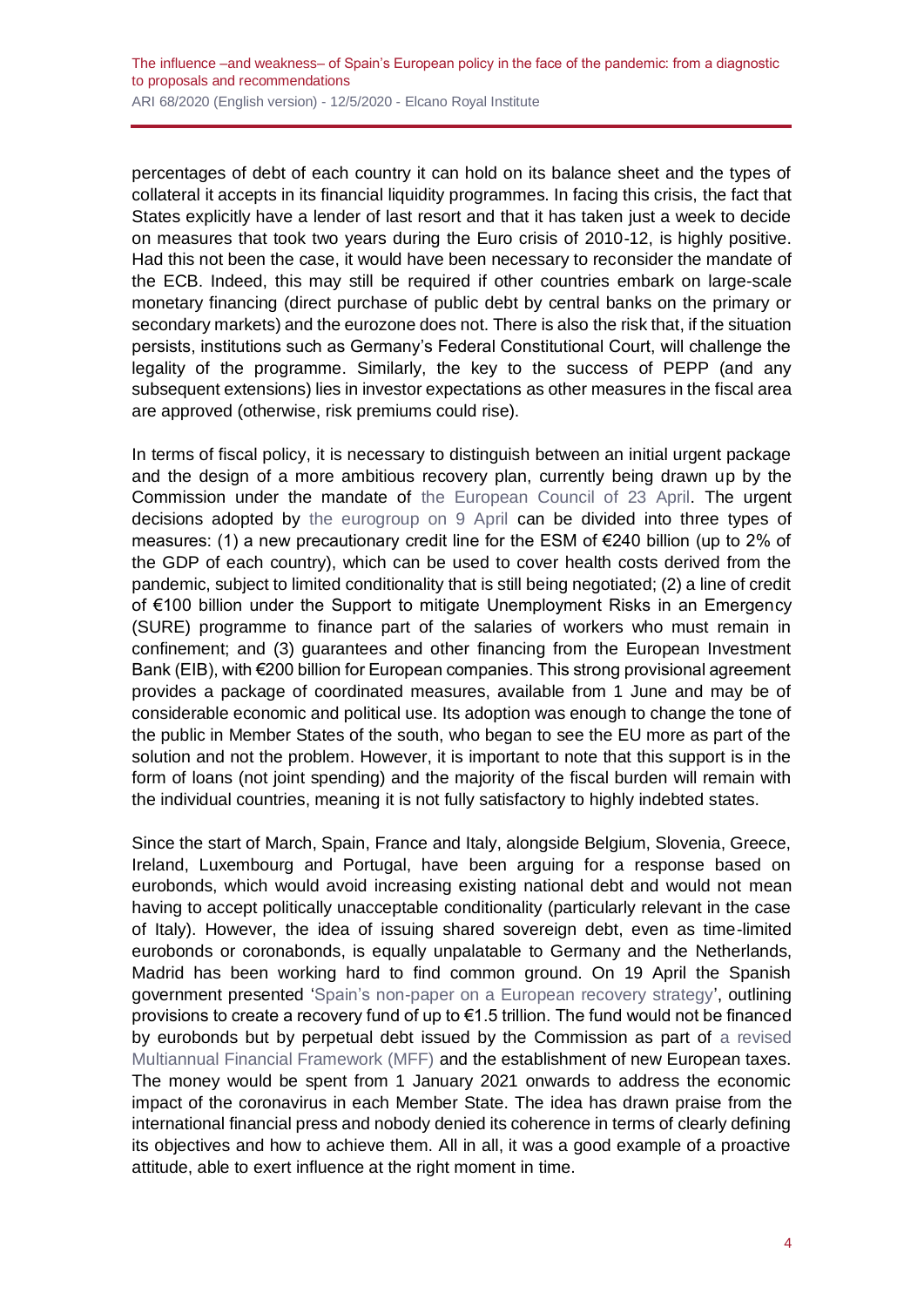Although the Spanish proposal was not endorsed at the European Council on 23 April, the Council tasked the Commission with drawing up a plan with a similar price tag in the first three weeks of May, which will include extremely long-term loans (a format more closely aligned with German interests than the zero-coupon perpetual bonds proposed by Spain) and increases to North-South transfers through the EU budgets. The decision has certain federalising potential, since funds from the plan will not be channelled through an intergovernmental organisation like the ESM but through the Commission itself, and the value of the MFF will increase from 1.2% of EU GDP to 2% (although not from direct contributions but from guarantees). The balance between transfers to the most-affected states and loans to the private sector, as well as the associated investment objectives and targets, have yet to be determined. There are also proposals for the fund to directly acquire stakes in the companies of Member States that need to be fully or partly nationalised, responding to the debate on the extent to which different countries can support businesses facing difficulties, due to their fiscal circumstances, now that limits on state aid have been temporarily lifted. If this initiative serves as a federalising impulse for the creation of 'European champions', it could be of interest. However, Spain must pay close attention to the small print to ensure its businesses receive sufficient funds and their headquarters do not end up transferred to other Member States.

Regardless of whether the Commission's proposal is satisfactory to Spain and even though it will help make debt more sustainable and represents a strong starting point in political terms, it is important not to overestimate the potential of its impact on the management of the crisis in the aftermath of the pandemic. While the battle over eurobonds (or coronabonds) has not been won, both due to deeply-rooted legal objections and because the idea did not fully coincide with the interests of Spain, France and Italy, the ECB's unconditional support and the prospect of permanently increasing the European budget represent significant progress.

Nonetheless, Spain must continue to insist that the European recovery plan does not allow the crisis to exacerbate divergences between countries and regions along a North-South divide and that it truly embodies the ideas of a 'Europe that protects' and a 'social Europe', side-lined over the last decade and increasingly demanded by its citizens. The country should aspire for the recovery fund to support the transformation of its economy, based on the principles of digitalisation, sustainability, inclusion and the fight against inequality. These objectives must also be supported by a major political consensus at the national level and ensuring Spain has projects ready in these areas to receive financing when funds become available.

The crisis also provides an opportunity to adopt a firmer stance against European taxhavens like the Netherlands, Ireland and Luxembourg. If the ideal outcome of making fiscal decisions by qualified majority voting in the area of tax –which should be the aspiration of Spain and is expressly stated in its non-paper of 19 April– is not achieved, there should be the possibility of strengthened cooperation, excluding countries that fail to cooperate. On this issue, Germany sides with Spain, Italy and France, and Ireland is in debt due to the solidarity shown by the EU during [Brexit.](https://especiales.realinstitutoelcano.org/brexit/)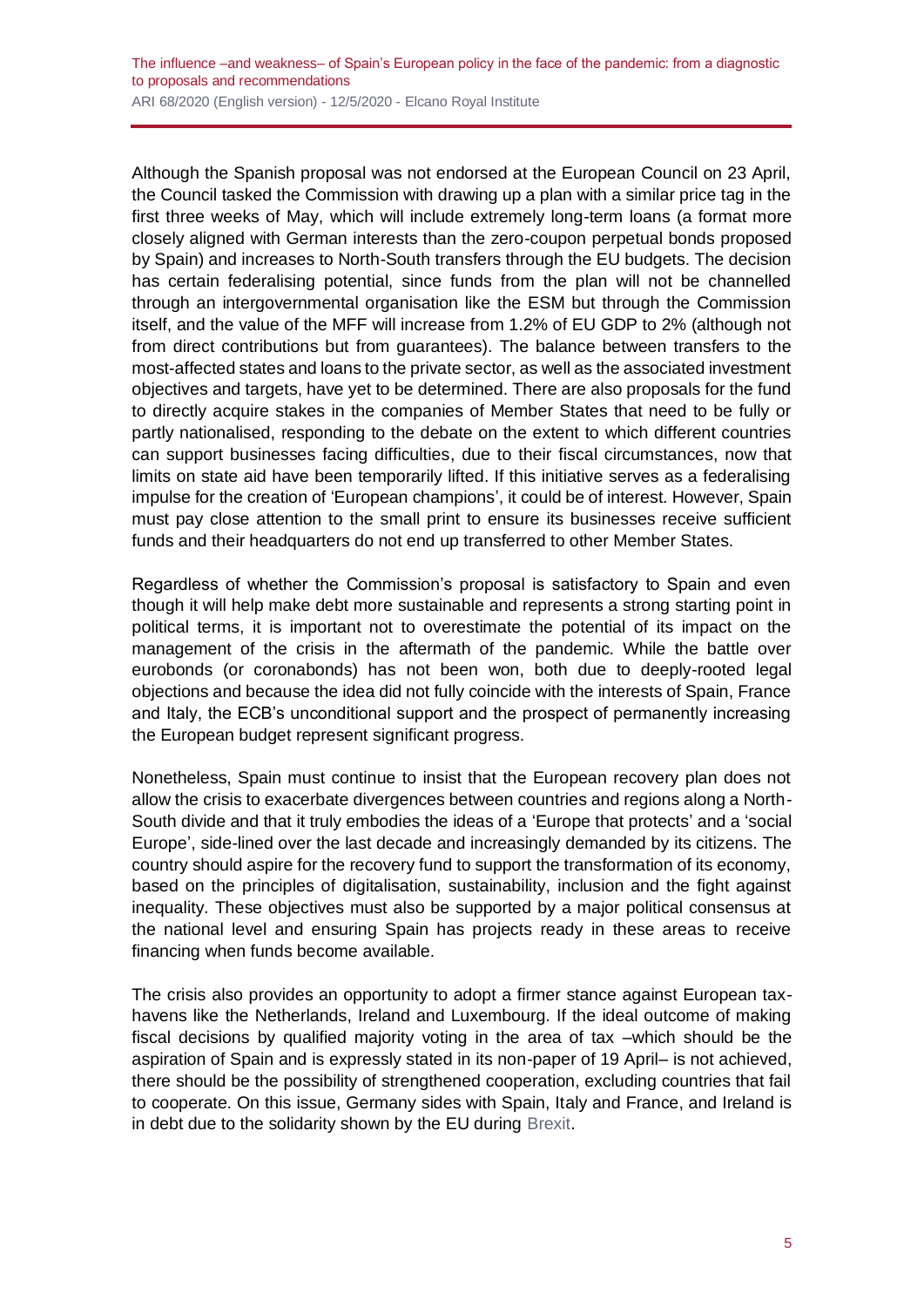Spain must also position itself in the debate on the effects of the crisis on action to [address climate change.](http://www.realinstitutoelcano.org/wps/portal/rielcano_en/contenido?WCM_GLOBAL_CONTEXT=/elcano/elcano_in/zonas_in/wp6-2020-escribano-lazarotouza-oil-markets-energy-transition-climate-governance-and-covid-19-short-medium-and-long-term) Alongside 12 other Member States, Spain explicitly supports the part of the economic stimulus for reconstruction being channelled through the European Green Deal. Member States opposed to quick progress on decarbonisation should not use the coronavirus as an excuse. Moreover, Mediterranean countries like Spain could benefit from and contribute to Europe's climate neutrality in 2050. If there are Member States that do not believe in this strategy, they should renounce this stimulus. All Europeans would win through measures allowing Spain to capitalise on its potential for renewable energy in the medium term by strengthening its electricity links with France and the cooperation mechanisms for the exchange of renewable energy.

Another area where stimulus should be focused is the social sphere. The weakest members of society will be most affected by the economic fallout of the pandemic and recovery will require a rebuilding of the working class, which has been severely impacted by the Great Recession and the revolution heralded by new technology. This means forging a new European social contract with a fair generational component to ensure young people are not the worst affected, as was the case in 2008-13. Access to education (an area in which the EU does not have direct powers), both at the start of and throughout one's working life, based on public–private cooperation is another area that should be studied. It is also time to temporarily trial a basic or minimum income (this need not necessarily be universal) at the European level, as well as temporary European unemployment insurance for job losses caused by the crisis. The SURE programme, mentioned above, is a step in the right direction, although it only covers people who are in employment. In general, regaining the idea of a 'social Europe' and linking it to the idea of European citizenship, which Spain helped develop, would be a positive outcome.

As a pro-European country, Spain must continue to encourage the debate on fiscal and political union, which will mean showing a willingness to trade sovereignty (in fiscal, labour and other public policy areas) for permanent joint European spending. It should be for other countries to pay the price if they do not wish to move forward with the required integration.

#### The political narrative

The result of the general election that took place in Spain in April 2019 initially appeared to favour the idea that [the country could play a greater role in the new European political](http://www.realinstitutoelcano.org/wps/portal/rielcano_es/contenido?WCM_GLOBAL_CONTEXT=/elcano/elcano_es/zonas_es/ari48-2019-molina-positivo-impacto-elecciones-generales-sobre-influencia-espanola-en-la-ue)  [cycle.](http://www.realinstitutoelcano.org/wps/portal/rielcano_es/contenido?WCM_GLOBAL_CONTEXT=/elcano/elcano_es/zonas_es/ari48-2019-molina-positivo-impacto-elecciones-generales-sobre-influencia-espanola-en-la-ue) This objective would be achieved by taking advantage of a number of favourable circumstances: economic recovery, strong pro-European sentiment and the vacuum left by Brexit. However, a year further on, it is fair to say that this desire has not been fulfilled. While some progress has been made, with Spanish parties increasing their influence in the European Parliament, alongside the de-escalation of [the Catalan conflict](https://especiales.realinstitutoelcano.org/catalonia/) and [the](http://www.realinstitutoelcano.org/wps/portal/rielcano_en/contenido?WCM_GLOBAL_CONTEXT=/elcano/elcano_in/zonas_in/ari88-2019-Molina-Simon-strategic-look-position-high-representative-commission-vice-president)  [appointment of a Spaniard to one of Europe's top jobs,](http://www.realinstitutoelcano.org/wps/portal/rielcano_en/contenido?WCM_GLOBAL_CONTEXT=/elcano/elcano_in/zonas_in/ari88-2019-Molina-Simon-strategic-look-position-high-representative-commission-vice-president) the long period without a stable government, the fragile coalition that was eventually formed and internal political polarisation in the country have shown Spain to be weaker than originally thought, significantly shrinking the window of opportunity. The coronavirus has reduced this space further. If Spain squanders this momentum, it will be the fifth time in 20 years that both internal and external desires to play a more proactive and influential role in the EU have failed to bear fruit. This was the case during the final years of the Aznar presidency (in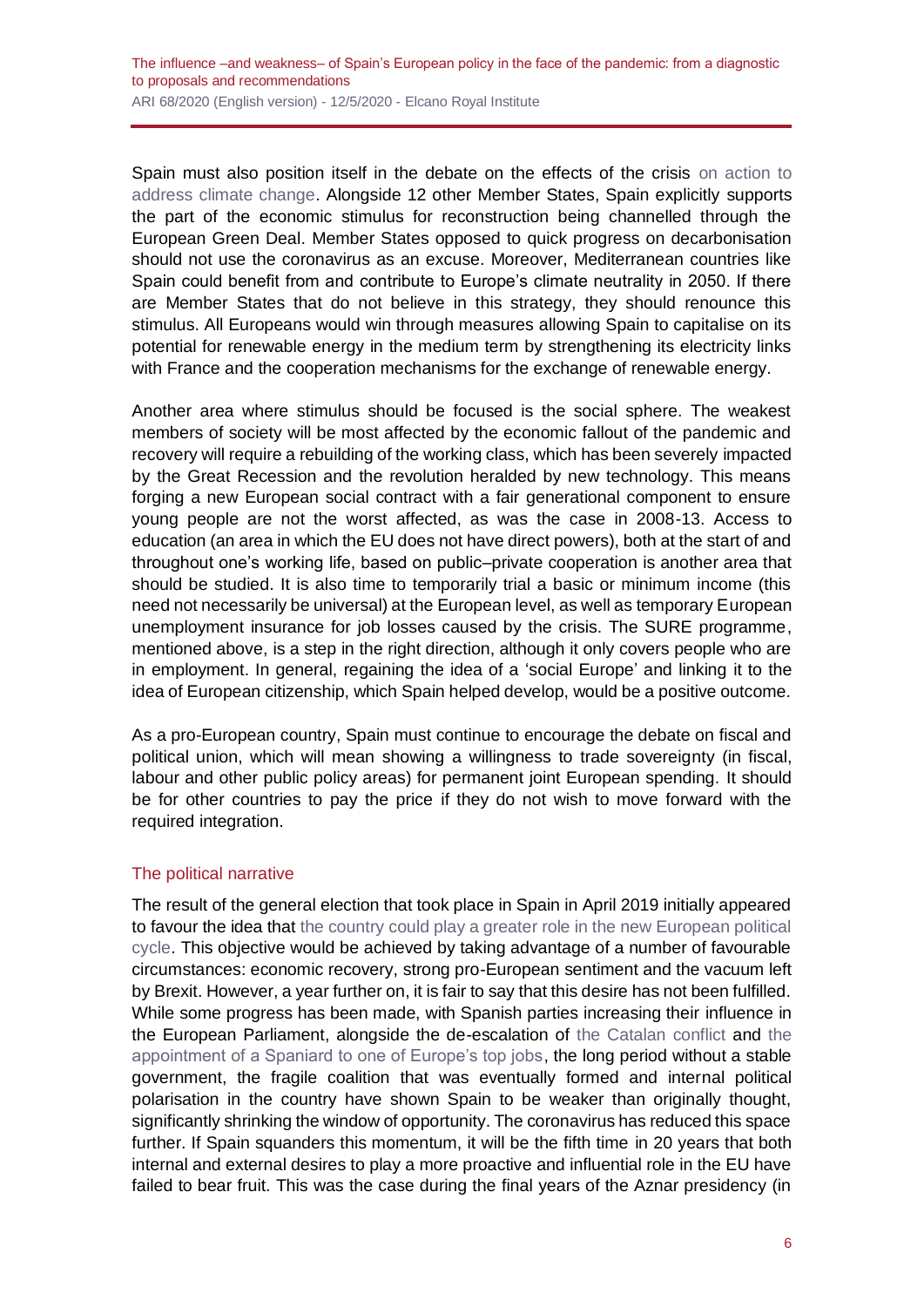the context of the Iraq conflict and the estrangement of the Franco-German axis). It was also the case with the two terms of Rodríguez Zapatero (due to the failure of the European Constitution and then the economic crisis). Finally, it was the case with Rajoy (whose ambitions were frustrated by the pro-independence movement). If a country promises five times to strengthen its leadership in Europe but fails to do so as a result of causes both within and beyond its control, its reputation is clearly tarnished.

However, it is not just about ensuring Spain's objectives in Europe are not frustrated. The converse also holds: in the domestic arena, it is important to avoid resentment taking root among the public as a result of believing the solution to the pandemic, in terms of both health and the economy, is the responsibility of an EU that is unable to step up to the mark. If we can no longer benefit from the relative economic improvement, which so far has been an objective benefit for the country, damaging the clear pro-European sentiment that persists among the Spanish public would clearly be an act of self-harm.

Despite the challenges presented by the crisis, it also creates opportunities for Spanish interests, not least in terms of the country's ability to exert its weight as the EU's fourth Member State, both in institutional and economic terms and intellectually. Spain has ranked among the five most important countries (which make up 70% of GDP of the EU 27) in the debates in the eurogroup and the European Council, as well as in the press, the business sector and among experts. More assertive and with greater cohesion than a decade ago, as well as being more aligned with the Commission and with the benefit of certain sympathy from Germany and even the Netherlands, the South, which in contrast to 2010, now includes France, has achieved a more balanced negotiating position. Moreover, Madrid has also been able to avoid unnecessary open conflict with Berlin and the Hague while persisting on the issue of eurobonds. Moreover, it has restored communication with Rome, showing that if Spain is to occupy fourth place, its interests are not served by a weak partner in third (note, however, that this relationship must be handled with caution to avoid importing foreign and dangerous Eurosceptic debates). Other coalitions have also emerged, grouped around issues such as the rule of law and climate change, which have softened the North-South divide and allowed Spain to show its clear pro-European sentiment (notwithstanding that these alliances portend future turbulence along the East-West axis, which will also need to be managed).

Regardless, when it comes to the strategy and priorities of Spain's action in the context of the EU response to the coronavirus, we must recall that the its European policy is about much more than the coordinated formulation and effective defence of the country's positions in supranational decision-making. While this aspect is undeniably important, the relationship between Spain and the EU is politically much richer and more delicate. It also plays a fundamental domestic role by providing coherence and authority for the country's programme of internal reforms to build a more competitive, innovative, sustainable, secure and internationalised country. In doing so, it provides a valuable example of consensus on the content of national policies implemented to achieve these objectives. The growing scarcity of such consensuses makes it all the more valuable, given the confrontational and ultimately polarised nature of Spanish democracy.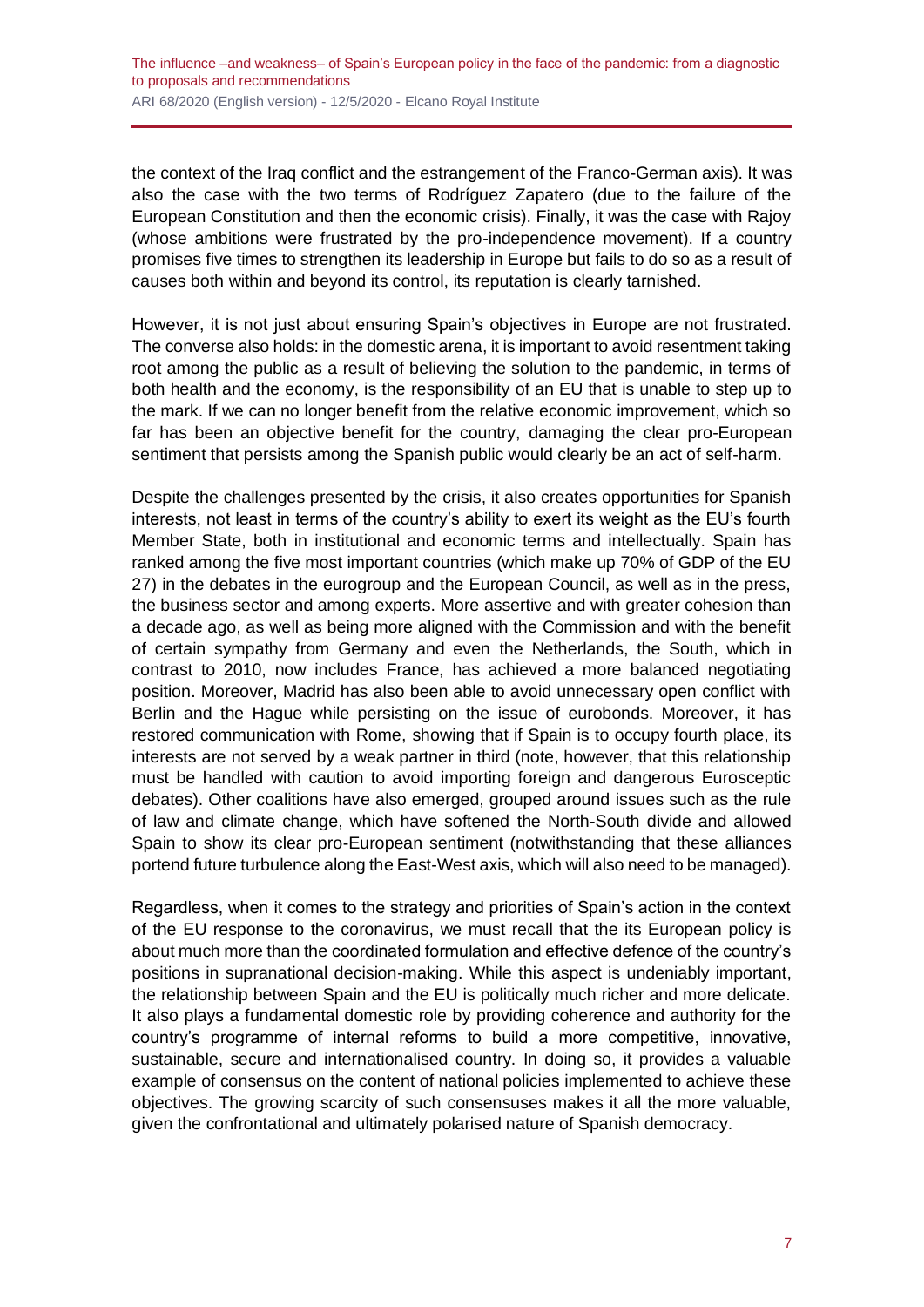Any strategy for European policy in times of crisis must take into account the need to address these two aspects simultaneously. This means maximising influence (or minimising weakness) on the European agenda, while promoting the idea that this agenda is not foreign or imposed but is based on the joint leadership of a project that belongs to the country and is shared by the vast majority of the Spanish public.

Just like the sovereign debt crisis, the COVID-19 crisis shows that not all roads to integration are positive for Spain. The national position must be more clearly defined to proactively guide behaviour in Brussels. The care taken by Spain to emphasise avoiding a more unequal EU and a weakening of the single market ('*all rules and financing by the MFF should ensure that the cohesion and convergence objectives, as well as a level playing field for companies and states within the Single Market, are reinforced*') instead of grounding its ambitions in solidarity in its proposal for the recovery was a smart move. However, having identified how to embody the national interest in specific policies, the challenge, as was the case with the design of the cohesion funds in the 1990s, lies in being able to accommodate them in the larger EU agenda. As [the COVID-19 crisis](https://especiales.realinstitutoelcano.org/coronavirus/?lang=en) has shown once again, this means avoiding introspection and ensuring anticipation replaces Spain's preference for a more reactive approach. It also requires effective communication with the Commission and the Parliament, intellectual complicity in the Brussels universe of ideas and political empathy from and towards countries more inclined to support states they believe to be willing to trade solidarity for stability and/or a genuine willingness to share sovereignty. This is precisely where the national interest lies, although there is no reason why it should fully coincide –and indeed it does not– with France, Italy or Portugal.

However, as well as being able to translate the national interest into a European context, Spain must also be able to translate the European interest into its national politics, allowing it to feed back into its national interest. In the 1980s and 1990s the economic requirements of the accession criteria, single market reform and convergence criteria all supported a modernisation agenda and openness that would otherwise have been undermined by internal cracks. In the context of the post-coronavirus reconstruction, a more integrated Europe, which pays serious attention to competitiveness, environmental sustainability, innovation, social protection and fiscal stability, can once again strengthen the steering capacity of a state seeking to renew its model of production and governance. There is no need to reject EU support in doing so with a debate that is too narrowly focused on conditionality (and, once again, alien to our political reality). Spain benefited from the ESM in 2012 in the recovery of part of its banking sector and the experience was neither humiliating nor negative. The crucial point is that any conditions for accessing more financing (whether through the budget, the ESM, the ECB or joint debt at some point in the future) are not imposed and do not go against the country's definition of its national interests. Spain is a country with significant weaknesses in the areas of education, technology, employment, inequality, renewable energy and even institutional design. Many of these weaknesses were consistently and jointly identified with the Commission in successive European Semesters. It would be pointless to ignore the EU's potential –as clearly demonstrated by the virtuous relationship between 1986 and 2001– to provide the incentives for the reforms required to make progress in these areas.